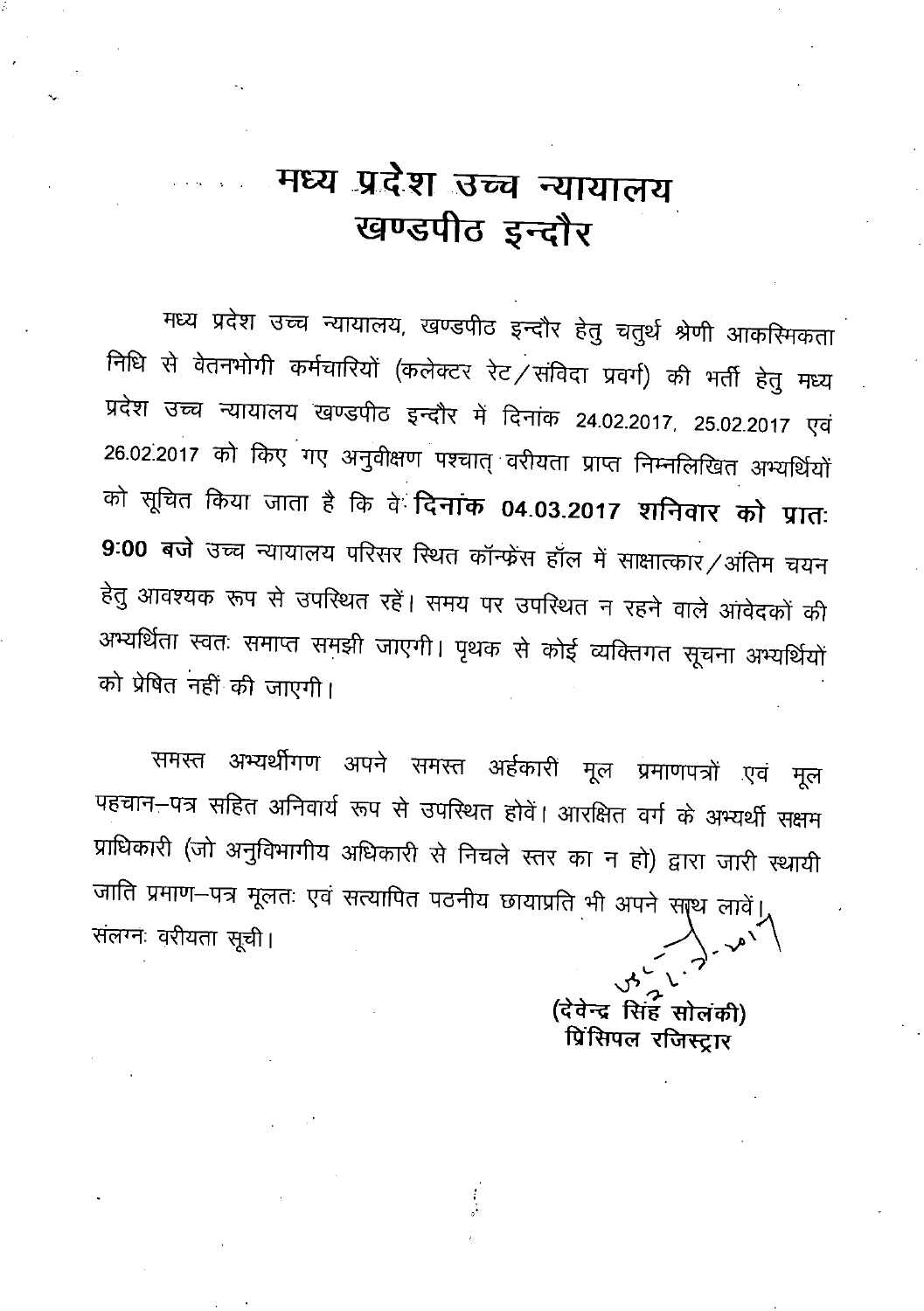## **Candidates found Suitable for Final Interview after Screening Test**

| <b>SNO</b>     | Roll NO. | <b>Name</b>                             | <b>Father Name</b>                     | Category       |
|----------------|----------|-----------------------------------------|----------------------------------------|----------------|
| 1              | 3437     | <b>AKSHAY PATHAK</b>                    | <b>MOTI RAM PATHAK</b>                 | <b>GENERAL</b> |
| $\overline{2}$ | 2581     | <b>AKASH SHARMA</b>                     | <b>MAHESH CHANDRA</b><br><b>SHARMA</b> | <b>GENERAL</b> |
| 3              | 2406     | <b>PANKAJ BALONI</b>                    | <b>GOVIND BALONI</b>                   | <b>GENERAL</b> |
| 4              | 746      | <b>PUSHPRAJ</b><br><b>KUSHWAHA</b>      | <b>SATIMAN KUSHWAHA</b>                | <b>OBC</b>     |
| 5              | 3626     | <b>DEVENDRA LODHI</b>                   | <b>RAMPRASAD LODHI</b>                 | <b>OBC</b>     |
| 6              | 730      | <b>HARIOM SONKAR</b>                    | <b>SHYAM PRAKASH</b><br><b>SONKAR</b>  | <b>SC</b>      |
| $\overline{7}$ | 729      | <b>MEHUL PATIL</b>                      | <b>SURESH PATIL</b>                    | <b>GENERAL</b> |
| 8              | 3598     | <b>ABDHESH TIWARI</b>                   | <b>MAHESH PRASAD</b><br><b>TIWARI</b>  | <b>GENERAL</b> |
| 9              | 2289     | <b>KULDEEP TAGAD</b>                    | <b>MANOHAR TAGAD</b>                   | <b>GENERAL</b> |
| 10             | 3871     | YOGESH SINGH<br><b>RAJPUT</b>           | <b>PRAHLAD SINGH</b><br><b>RAJPUT</b>  | <b>GENERAL</b> |
| 11             | 781      | <b>PUSHPENDRA KUMAR</b><br><b>LODHI</b> | SHRI LAXMI PRASAD<br><b>LODHI</b>      | <b>OBC</b>     |
| 12             | 3414     | <b>KAPIL DHABAI</b>                     | <b>VISHWAPAL DHABAI</b>                | <b>OBC</b>     |
| 13             | 329      | <b>ANITA YADAV</b>                      | PRADEEP YADAV                          | <b>GENERAL</b> |
| 14             | 159      | <b>LOKESH CHAUHAN</b>                   | PUKRAJ CHAUHAN                         | <b>OBC</b>     |
| 15             | 260      | RANJEET GUBERELE                        | <b>KISHANLAL GUBERELE</b>              | <b>SC</b>      |
| 16             | 29       | KAPIL SINGH THAKUR                      | <b>NARAYAN SINGH</b>                   | <b>GENERAL</b> |
| 17             | 460      | <b>SONU BATHAM</b>                      | LATE SHRI HAR<br><b>PRASAD BATHAM.</b> | <b>OBC</b>     |
| 18             | 2693     | RAVI PRAJAPATI                          | <b>SHRI ANAND</b><br>PRAJAPATI         | <b>OBC</b>     |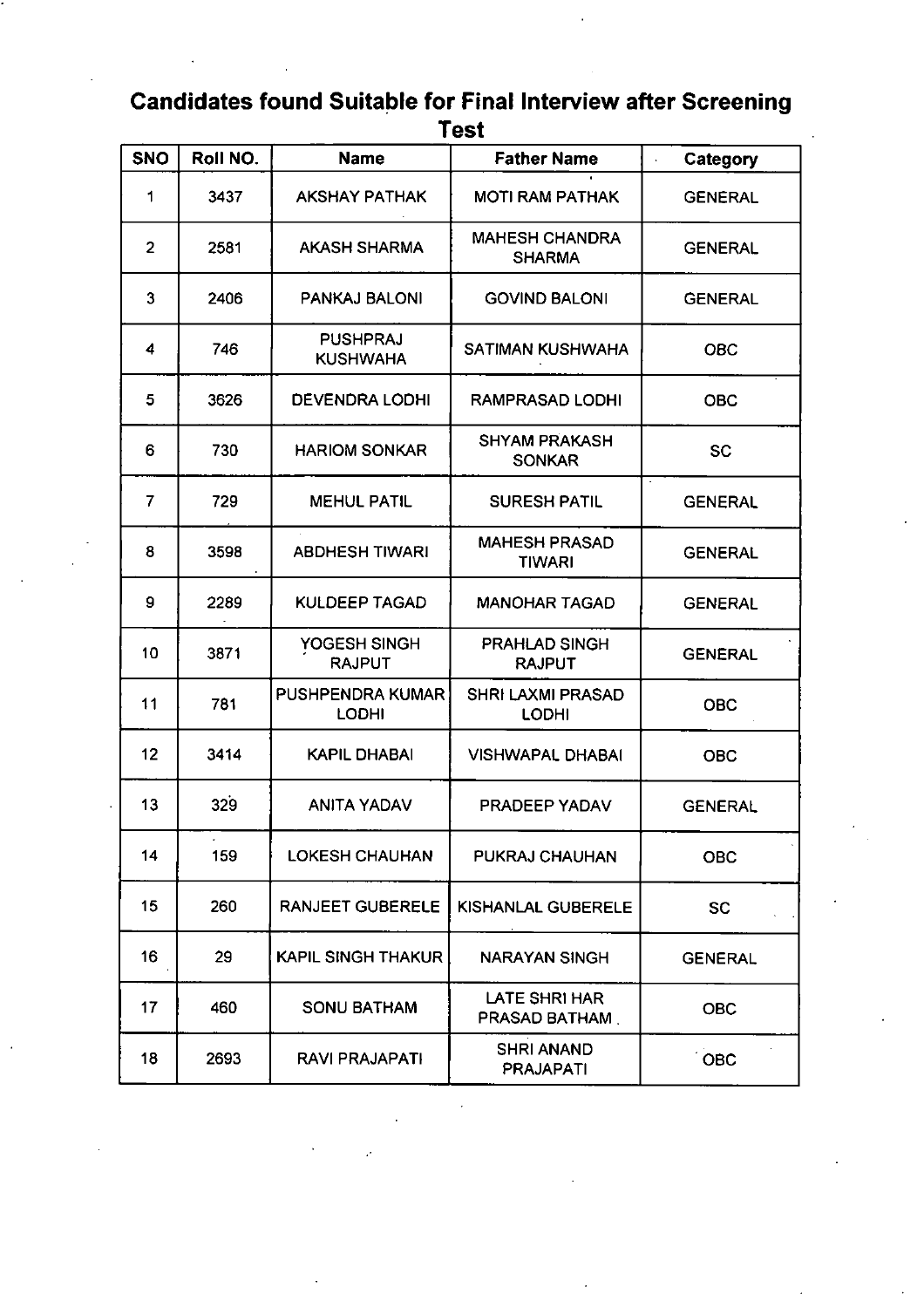| 19 | 221   | <b>DILIP KUMAR</b>                     | <b>DASHRATH PRASAD</b>                   | <b>GENERAL</b> |  |
|----|-------|----------------------------------------|------------------------------------------|----------------|--|
| 20 | 1107  | UMAKANT SHARMA                         | <b>SHRI MANIRAM</b><br><b>SHARMA</b>     | <b>GENERAL</b> |  |
| 21 | 656   | <b>KARAN CHOHAN</b>                    | <b>SHRI JAMNALAL</b><br><b>CHOHAN</b>    | <b>SC</b>      |  |
| 22 | 239   | <b>DUNGER SINGH</b>                    | <b>RANJEET SINGH</b>                     | <b>GENERAL</b> |  |
| 23 | 4054  | <b>SONU MANJHI</b>                     | <b>MAHESH KUMAR</b><br><b>MANJHI</b>     | OBC            |  |
| 24 | 1255  | <b>SURESH SEN</b>                      | <b>SHRI RAMSINGH SEN</b>                 | <b>OBC</b>     |  |
| 25 | 1673  | <b>RAM RAJAK</b>                       | <b>SHRI SITARAM RAJAK</b>                | OBC            |  |
| 26 | 1796  | <b>NITESH RAMTEKE</b>                  | <b>VISHNUKANT RAMTEKE</b>                | <b>GENERAL</b> |  |
| 27 | 636   | <b>JITENDRA SINGH</b><br><b>PARMAR</b> | <b>ROOP SINGH PARMAR</b>                 | <b>GENERAL</b> |  |
| 28 | 158   | <b>PRAMOD KUMAR</b><br><b>KUSHWAHA</b> | <b>DWARIKA PRASAD</b><br><b>KUSHWAHA</b> | <b>GENERAL</b> |  |
| 29 | 202   | <b>RAJKUMAR YADAV</b>                  | KAMAL YADAV                              | <b>OBC</b>     |  |
| 30 | 226   | <b>AMIT PATEL</b>                      | <b>CHANDRAMANI PATEL</b>                 | <b>OBC</b>     |  |
| 31 | 13    | AASHISH PARMAR                         | <b>GOVARDHAN LAL</b><br><b>PARMAR</b>    | <b>SC</b>      |  |
| 32 | 1147. | <b>HARSHIT JAIN</b>                    | <b>LALIT JAIN</b>                        | <b>GENERAL</b> |  |
| 33 | 1360  | <b>RANJEET DAWAR</b>                   | <b>RAMKISHAN DAWAR</b>                   | <b>ST</b>      |  |
| 34 | 546   | <b>VINOD KUMAR SEN</b>                 | <b>SHRI UMA SHANKAR</b><br><b>SEN</b>    | <b>OBC</b>     |  |
| 35 | 504   | <b>LOKESH PUROHIT</b>                  | <b>HANSRAJ PUROHIT</b>                   | <b>GENERAL</b> |  |
| 36 | 1925  | <b>NEERAJ SHIVHARE</b>                 | <b>MUKESH SHIVHARE</b>                   | <b>OBC</b>     |  |
| 37 | 4078  | <b>VISHAL MALI -</b>                   | <b>KARULAL MALI</b>                      | <b>OBC</b>     |  |
| 38 | 516   | <b>PRASHANT</b><br><b>SHRIVASTAVA</b>  | SUDHIR SHRIVASTAVA                       | <b>GENERAL</b> |  |

 $\label{eq:2} \frac{1}{2} \int_{\mathbb{R}^3} \frac{1}{\sqrt{2}} \, \mathrm{d} \xi \, \mathrm{d} \xi \, \mathrm{d} \xi \, \mathrm{d} \xi \, \mathrm{d} \xi \, \mathrm{d} \xi \, \mathrm{d} \xi \, \mathrm{d} \xi \, \mathrm{d} \xi \, \mathrm{d} \xi \, \mathrm{d} \xi \, \mathrm{d} \xi \, \mathrm{d} \xi \, \mathrm{d} \xi \, \mathrm{d} \xi \, \mathrm{d} \xi \, \mathrm{d} \xi \, \mathrm{d} \xi \, \mathrm{d} \xi \, \mathrm{d} \xi \, \mathrm$ 

and the control of the control of the

and the control of the control of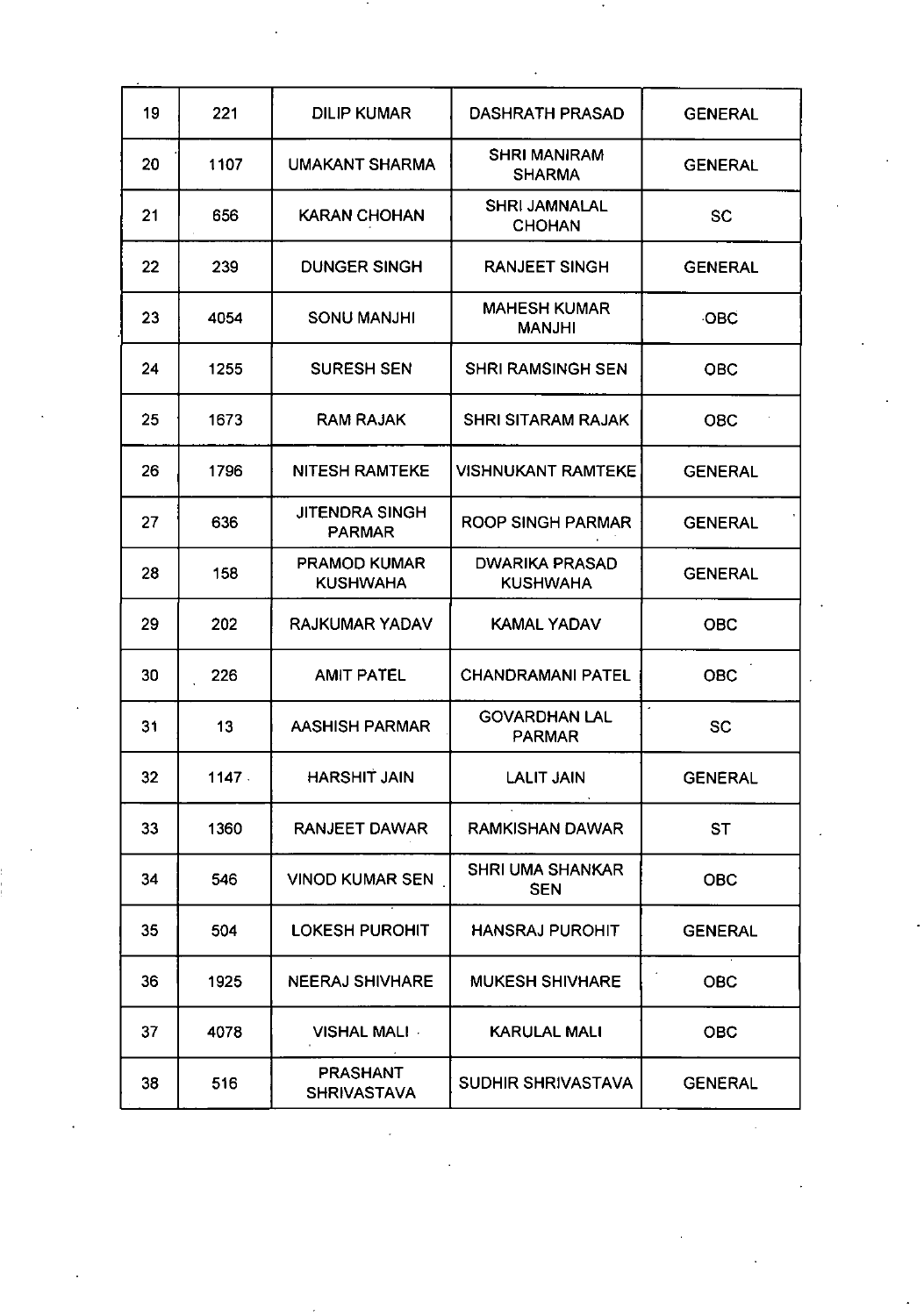| 39  | 555  | K. SHIVA PRASAD                          | LATE K. AYANNA                         | <b>OBC</b>     |
|-----|------|------------------------------------------|----------------------------------------|----------------|
| 40  | 1563 | <b>SUSHIL KUMAR SHAH</b>                 | <b>PARMESHWAR</b>                      | <b>GENERAL</b> |
| 41  | 1187 | <b>KRISHNAPAL KHODKE</b>                 | <b>DEENU KHODKE</b>                    | <b>OBC</b>     |
| 42  | 2819 | <b>VISHV NATH PRATAP</b><br><b>SINGH</b> | <b>MAKAT PRATAP SINGH</b>              | <b>GENERAL</b> |
| 43  | 1435 | <b>IRSHAD KHAN</b>                       | <b>AASHIK KHAN</b>                     | <b>OBC</b>     |
| 44  | 2472 | <b>SUMIT NANNORE</b>                     | <b>SHRI VERENDRA</b><br><b>NANNORE</b> | <b>GENERAL</b> |
| 45  | 737  | <b>NITESH MORYA</b>                      | <b>JANKI LAL MORYA</b>                 | <b>GENERAL</b> |
| 46  | 2571 | <b>ANOOP KUMAR</b><br><b>PANDEY</b>      | <b>RAMAKANT PANDEY</b>                 | <b>GENERAL</b> |
| 47  | 828  | <b>MANJEET SINGH</b><br><b>KUSHWAH</b>   | <b>SURESH SINGH</b><br><b>KUSHWAH</b>  | <b>OBC</b>     |
| 48  | 5007 | <b>SONU NAGAR</b>                        | <b>LATE MANOHAR NAGAR</b>              | <b>SC</b>      |
| 49  | 1463 | <b>AKSHAY JOSHI</b>                      | <b>MOTILAL JOSHI</b>                   | <b>GENERAL</b> |
| .50 | 789  | <b>RITESH LASHKARI</b>                   | <b>SHRI SUNIL LASHKARI</b>             | <b>OBC</b>     |
| 51  | 1124 | <b>ANJALI BHURIYA</b>                    | SUBHASH BHURIYA                        | <b>ST</b>      |
| 52  | 78   | <b>GHANSHYAM</b>                         | <b>SITARAM</b>                         | <b>SC</b>      |
| 53  | 963  | <b>RAHUL PAL</b>                         | <b>RAMMILAN PAL</b>                    | <b>GENERAL</b> |
| 54  | 1408 | <b>PREM NARAYAN</b><br><b>CHOUHAN</b>    | <b>MOHAN LAL JI</b><br><b>CHOUHAN</b>  | <b>SC</b>      |
| 55  | 207  | <b>SANTOSH SAHU</b>                      | RAMDHARAM SAHU                         | <b>OBC</b>     |
| 56  | 3288 | <b>MAHENDRA CHAWAR</b>                   | LATE AANANDI LAL<br><b>CHAWAR</b>      | <b>SC</b>      |
| 57  | 3550 | <b>JITENDRA TEMBHARE</b>                 | <b>LAXMI CHANDRA</b><br><b>REMRE</b>   | COBC           |
| 58  | 359  | KARIM KHAN                               | <b>AYYUB KHAN</b>                      | <b>OBC</b>     |

 $\ddot{\phantom{0}}$ 

 $\frac{1}{2}$ 

and the

 $\mathcal{A}$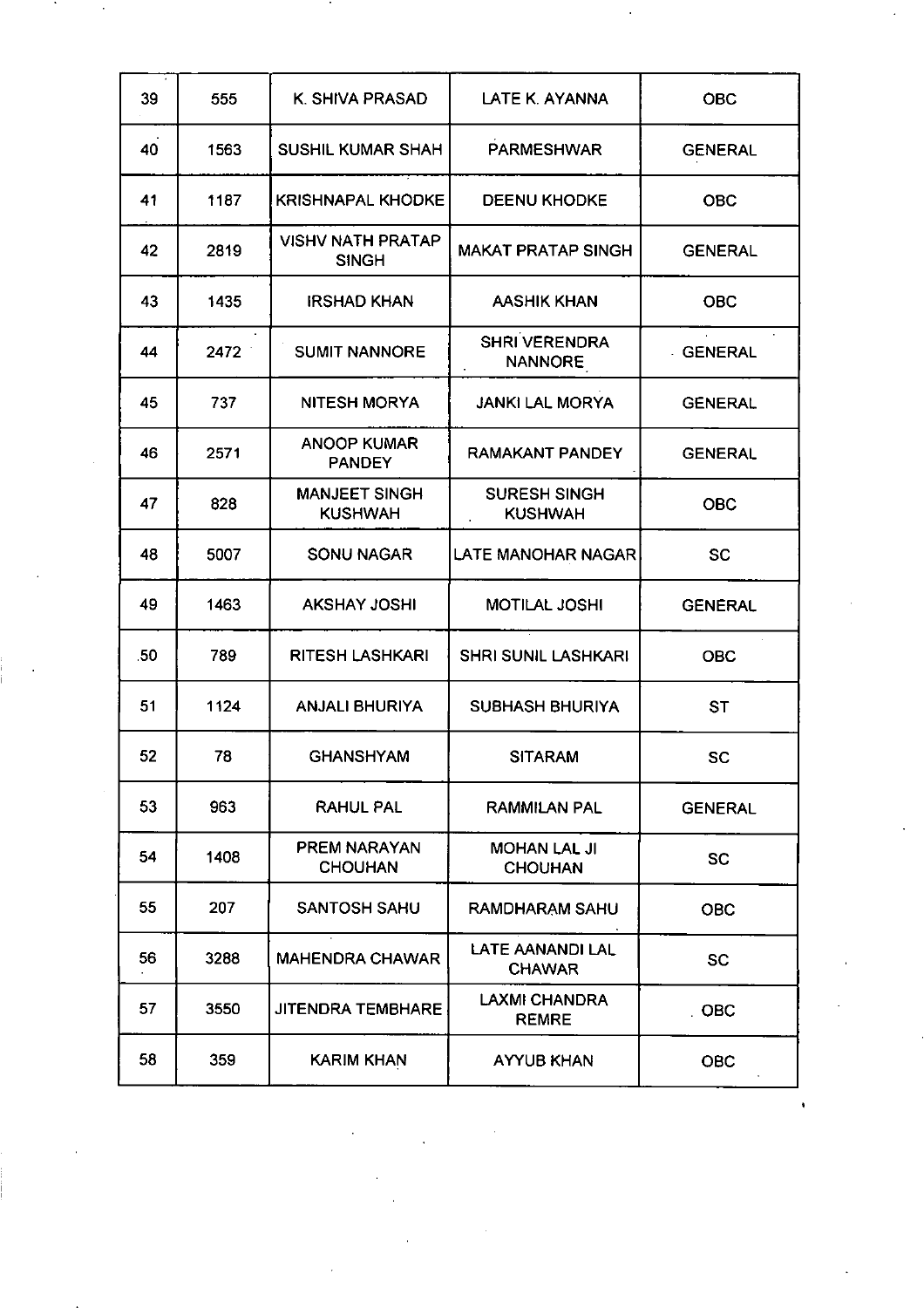| 59              | 2425 | <b>CHANDAN PANDE</b>                    | <b>VINOD PANDE</b>                       | <b>SC</b>      |
|-----------------|------|-----------------------------------------|------------------------------------------|----------------|
| 60              | 680  | <b>KU. SANDHYA</b><br><b>PARMAR</b>     | LATE SHRI JITENDRA<br><b>PARMAR</b>      | <b>ST</b>      |
| 61              | 366  | <b>BALRAM SOLANKI</b>                   | <b>MOTILAL SOLANKI</b>                   | <b>GENERAL</b> |
| 62              | 2969 | YOGESH KUMAR<br><b>DWIVEDI</b>          | POJLAL DWIVEDI                           | <b>GENERAL</b> |
| 63              | 1760 | <b>SHITAL</b>                           | <b>SHRI VINYA THANVAR</b>                | <b>SC</b>      |
| 64              | 3101 | <b>ANIL SHARMA</b>                      | <b>CHANDRA MOHAN</b><br><b>SHARMA</b>    | <b>GENERAL</b> |
| 65              | 2606 | <b>VASHU KOTIYANE</b>                   | POONAM CHAND<br><b>KOTIYANE</b>          | <b>SC</b>      |
| 66              | 447  | <b>JANAK BAGORA</b>                     | <b>UDAYLAL BAGORA</b>                    | <b>GENERAL</b> |
| 67              | 581  | <b>GOPAL HATILA</b>                     | <b>SHRI PUNAJI HATILA</b>                | <b>ST</b>      |
| 68              | 3026 | <b>VIKRAM SINGH</b><br><b>BHADORIYA</b> | <b>RAJESH SINGH</b><br><b>BHADORIYA</b>  | <b>GENERAL</b> |
| 69              | 1219 | <b>VISHAL SEN</b>                       | KHILAN SINGH SEN                         | <b>OBC</b>     |
| 70              | 1350 | <b>MANISH BATHAM</b>                    | <b>PYARELAL</b>                          | <b>OBC</b>     |
| 71              | 2881 | DEEPENDRA VERMA                         | SHRI GENDALAL VERMA                      | <b>OBC</b>     |
| 72              | 560  | <b>ROHIT RAWAL</b>                      | <b>RUKHDU RAWAL</b>                      | <b>SC</b>      |
| 73              | 2238 | <b>LOKESH BHATI</b>                     | TULSHI RAM BHATI                         | <b>OBC</b>     |
| 74              | 3901 | <b>ROHIT YADAV</b>                      | <b>SHRI RAMESH KUMAR</b><br><b>YADAV</b> | <b>OBC</b>     |
| 75              | 1314 | <b>GOSH MOHAMMAD</b>                    | NOOR MOHAMMAD                            | <b>GENERAL</b> |
| 76              | 2951 | <b>PAN SINGH</b>                        | <b>RAJARAM</b>                           | <b>GENERAL</b> |
| 77              | 4271 | <b>ROHIT RAJ PAWAR</b>                  | <b>SHRI KAMAL RAJ</b><br><b>PAWAR</b>    | <b>SC</b>      |
| 78 <sup>°</sup> | 2837 | <b>MAHESH SOLANKI</b>                   | SIDDHNATH SOLANKI                        | <b>SC</b>      |